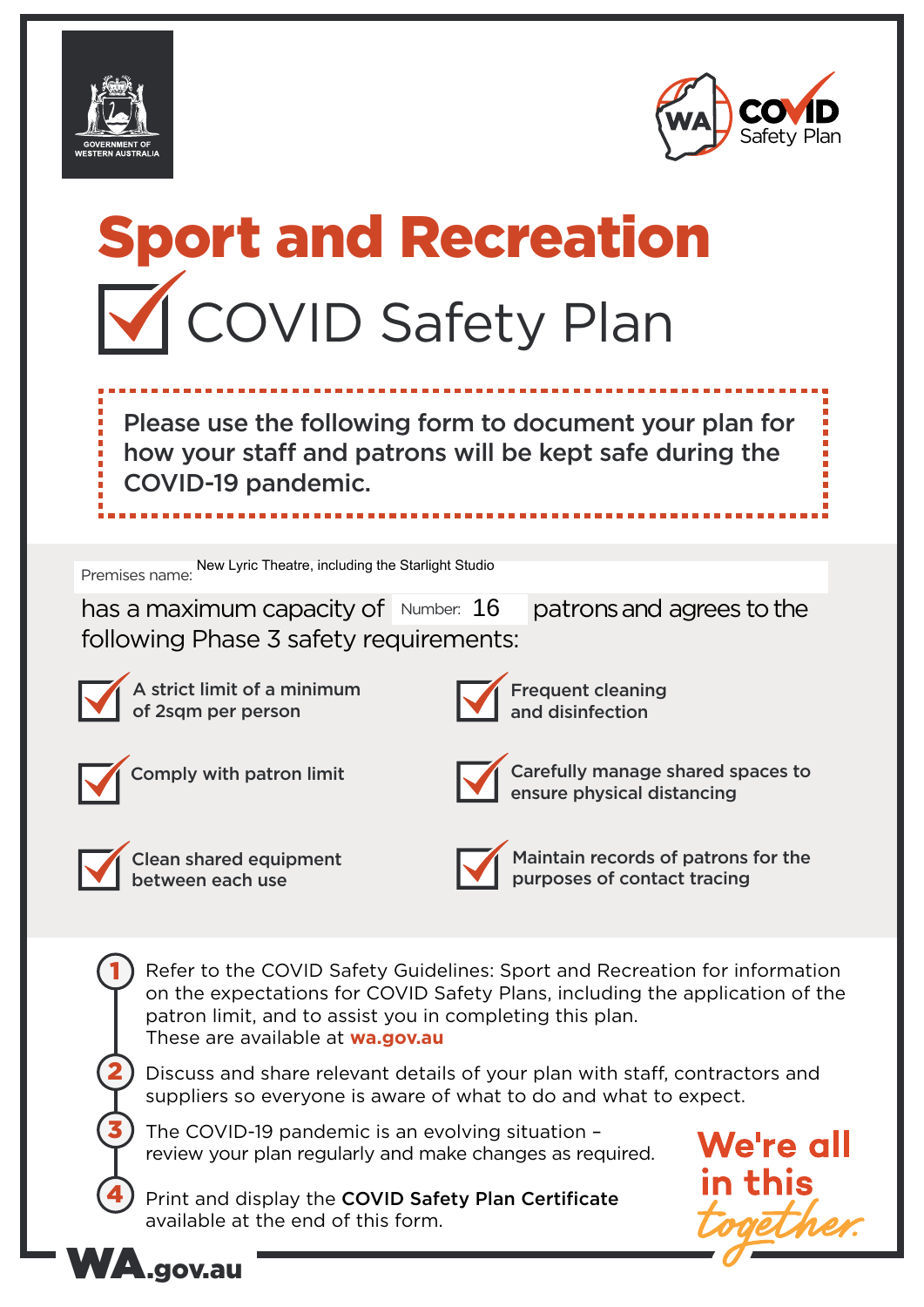| <b>Premises details</b> |                               |                  |                       |
|-------------------------|-------------------------------|------------------|-----------------------|
| Premises name:          | New Lyric Theatre             | Prepared by:     | Rebecca Tichbon       |
| Type of premises:       | Theatre and Dance Studio      | Position title:  | <b>Session Leader</b> |
| Street address:         | <b>Bourke Street, Bunbury</b> | Completion date: | 17/06/2020            |
| Contact no:             | Mary - 0431 898 518           | Revision date:   |                       |
| Email:                  | bmcg697@gmail.com             |                  |                       |

**\*** For the sections below, please complete the form and attach additional pages or information as required.

**1. Physical distancing**

• What will be done to implement physical distancing guidelines?

**Consider:** physical distancing for staff and patrons; occupancy limits based on 2sqm requirements; management of waiting areas etc.

All patrons are to maintain physical distancing.

Maximum occupancy limits will be maintained by limiting class sizes.

All patrons will be screened for risks (e.g. symptoms) and asked to leave should they display signs of illness.

## **2. Hygiene**

• How will you ensure required hygiene standards are maintained?

**Consider:** hygiene protocols and practices; supply of cleaning and sanitiser products etc.

Hand sanitiser to be supplied by class leader.

Surfaces such as stair railings, door handles, bathroom, etc will be sanitised before and after sessions.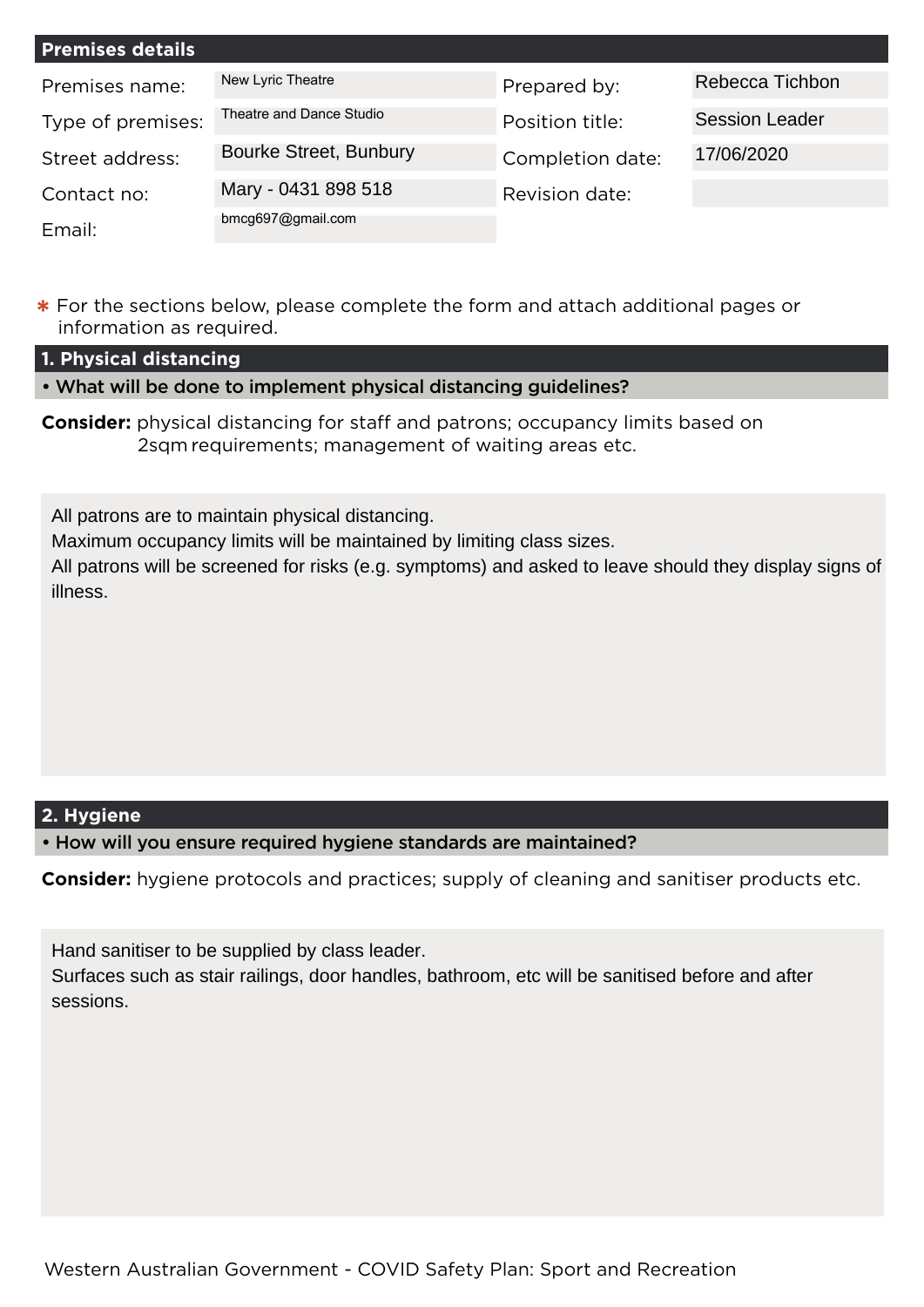#### **3. Training and education**

• How will you ensure all your workers know how to keep themselves and others safe from exposure to COVID-19?

**Consider:** staff training; records of training; additional education; signage; guidance material etc.

Rebecca keeps up-to-date with governmental requirements and remains educated in hygiene practices.

Signage will be displayed to remind participants of hygiene protocols.

#### **4. Compliance**

• I am aware that in addition to the legal obligations arising from the Emergency Management Act 2005 and the Directions made under that Act, I must continue to comply with relevant existing legislation and regulations, including WorkSafe legislation.

| <b>ACT</b> | NO. |  |
|------------|-----|--|
|------------|-----|--|

#### **Comments:**

## **5. Response planning**

• How will you respond to an exposure or suspected exposure to COVID-19 within your premises?

**Consider:** records of patrons; cleaning procedures; referrals to relevant authorities; regular review of procedures etc.

Records of participants are maintained at each session.

Should a participant or Rebecca be found to be suspected of exposure to or carrying of COVID19, Rebecca will notify Mary immediately and contact the authorities for advice. All participants at risk will also be notified.